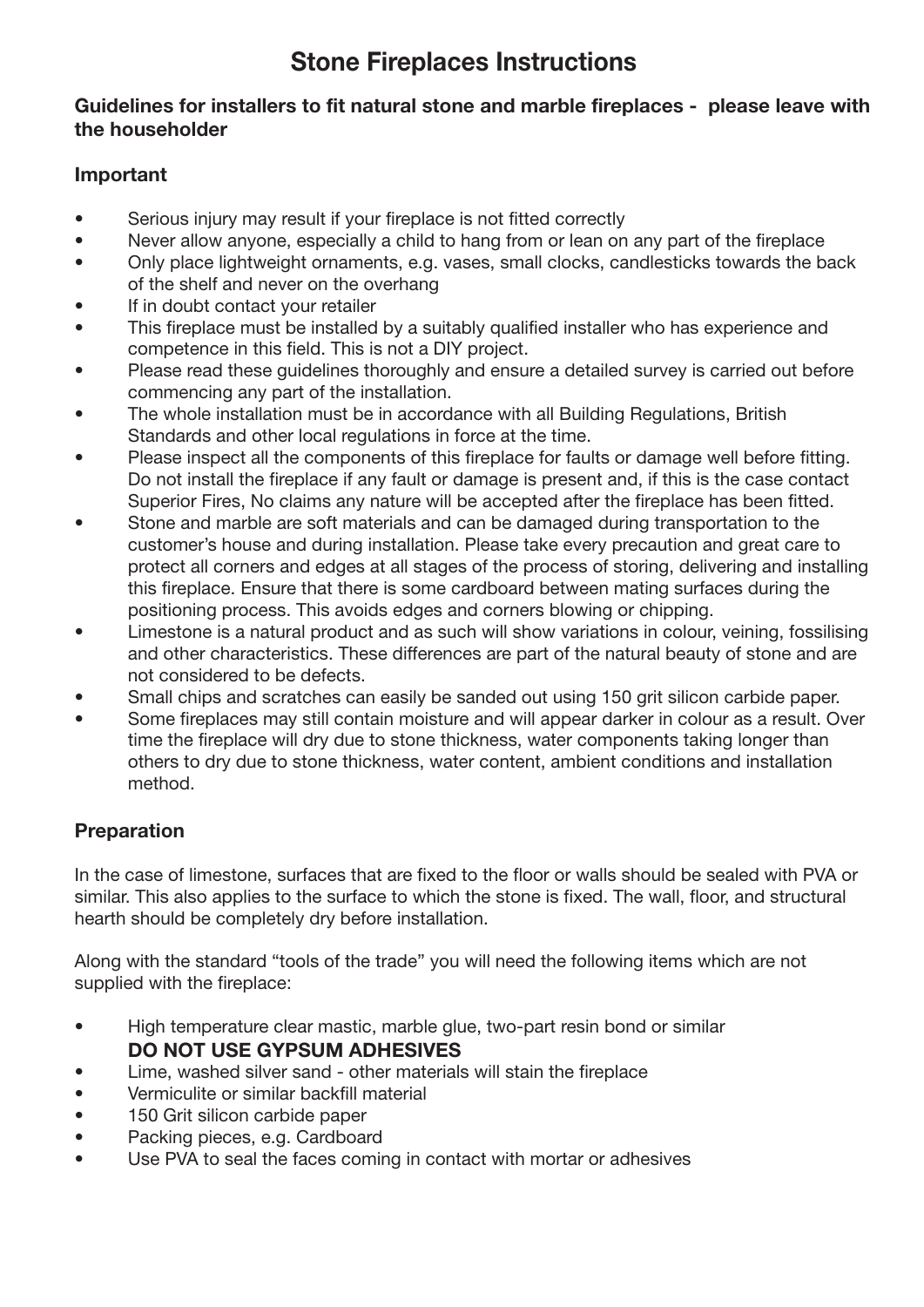## **Fixing Surfaces**

- Only fix this fireplace to the building structure. Do not fix to plaster, dry lining, stud walls or similar. Use suitable fixings (not supplied)
- The mechanical fixings provided must be used as described. Adhesives alone are not adequate
- Ensure that all horizontal surfaces are level and vertical surfaces are plumb.
- Ensure that these surfaces are sound, dry and are free of any dust, chimney sweepings or grease before fixing any parts of the fireplaces.
- This fireplace will be sealed after manufacture, however, please seal the surface of the stone which will be in contact with the adhesives used.

#### **Installation**

- 1. Where solid fuel is to be burned, hearths and back panels must be cut to allow for expansion, and slabbed/back filled. There are some appliances which do not require the hearth to be cut - refer to the manufacture instructions in these cases.
- 2. Centre, level and bed the hearth in position. Hearths must be bedded completely (not spot bedding) on a mix of washed silver sand, white cement (snowcrete), and lime. Under no circumstances should grey cement, builders sand, caelite bonding or similar be used as these products will discolour the stone. Allow the hearth bed to cure sufficiently so to avoid 'slumping' when weight is applied.
- 3. Fix the supplied brackets to the fixing blocks, mark the holes in the chimney breast and glue and screw the legs to the wall. See diagram 1.<br>4. For solid. one-piece back panels and cast iron
- 4. For solid, one-piece back panels and cast iron inserts place the back panel onto the hearth, taking care not to drag it across the hearth. Temporarily position the legs and adjust the position of the back panel so that, when the outside of each leg touches the chimney breast, the back panel touches the inner jambs ( or rebate) of each leg. In the case of a cast iron fireplace please ensure that the castings is not twisted before permanent fixing. At this stage remove legs and, if necessary, conduct a smoke test. Fix and seal the back panel in place.
- 5. For three-piece back panels After measuring the correct position, fix the legs to the wall as above. The three-piece back panel can then be placed in position, through not fixed. The back panel can now be centred and fixed using mastic or suitable adhesive and the edges filled and sealed with lime mortar and finally back filled as necessary. NOTE - some fires are fitted using a clamp system through the fire and anchoring behind the lintel of the builders filled to prevent over tightening causing damage to the slips. See diagram 2.
- 6. Next fix the header in place. Where the header is "open topped" follow the instructions for the legs - see 2 above. Where the header is "close topped", follow the procedure outlined for the shelf - see 7 below.
- 7. Glue the dowels (provided) into holes in the rear of the shelf (or closed header) and offer the shelf (or closed header) up into position, marking the location of the dowels on the wall. Drill 7mm diameter holes to accepts the dowels. Fully fill the dowel holes in the wall with glue and position the shelf (or closed header) in its final location, gluing it to the rest of the fireplace and wall. See diagram 3

 Hint - some fitters do not fit the dowels first and use a spot of mastic in the hole in the shelf (or closed header) in order to mark where to drill the holes in the wall, and then they will glues the dowels in place.